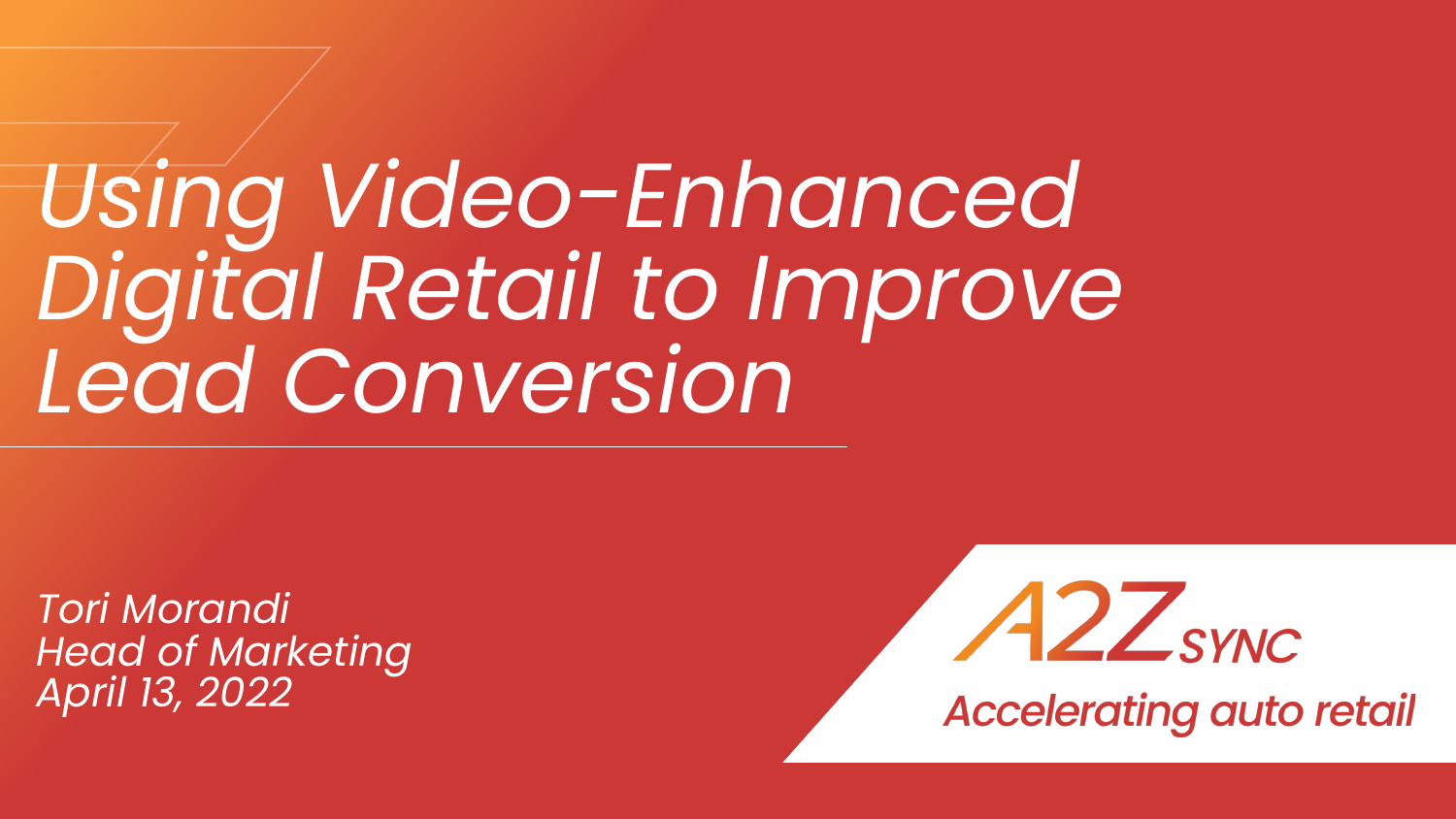

### *How Are Frictionless Customer Experiences Created?*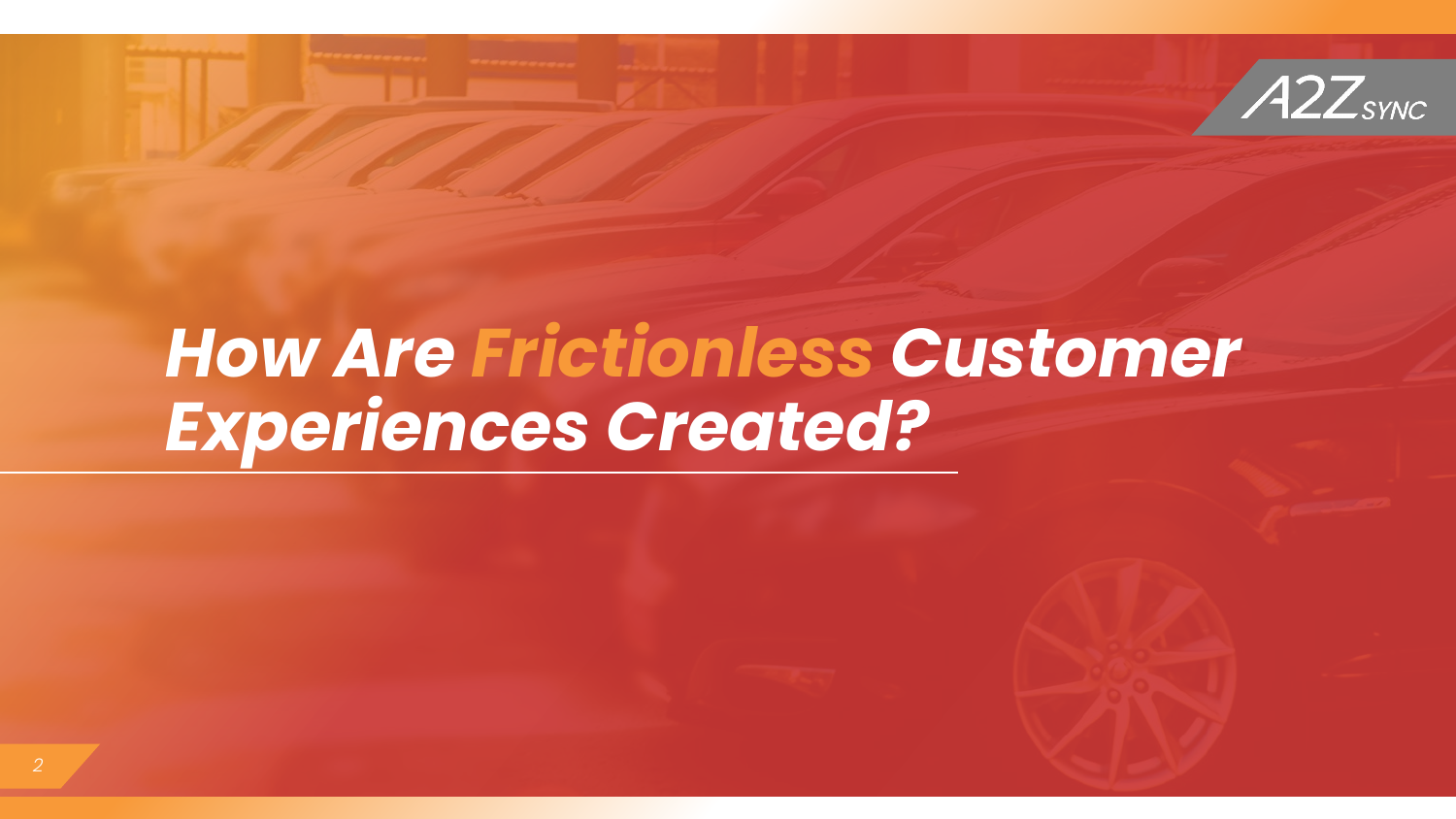

### **Designing a frictionless experience starts with asking customers what they want**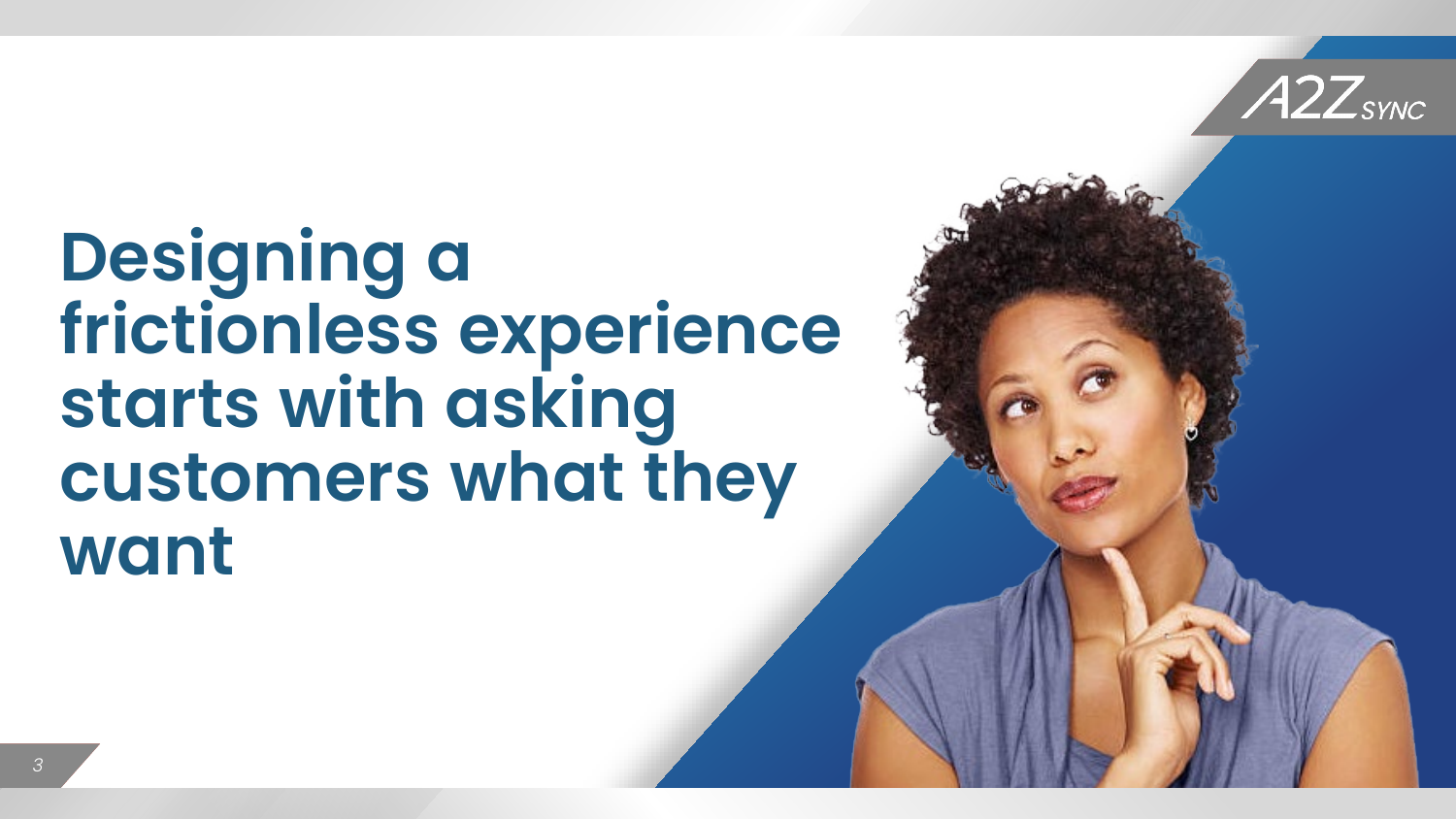



### *Digital Retail… Or Video Enhanced Digital Retail?*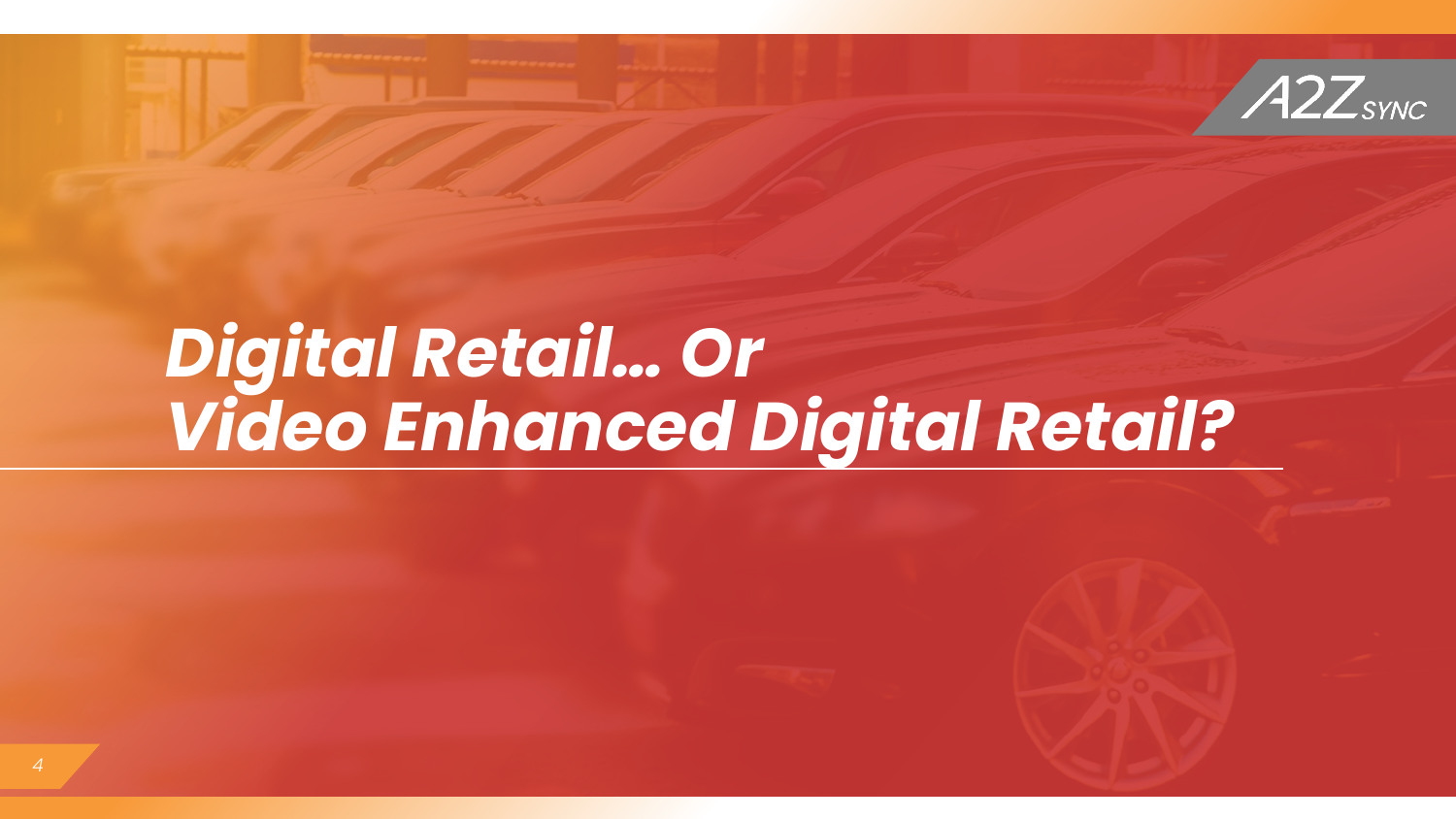#### **WHEN GIVEN A CHOICE, CONSUMERS, BY A 3:1 MARGIN, PREFER ONLINE ASSISTED IN-STORE CAR BUYING OVER A PURELY AMAZON STYLE EXPERIENCE**



If you had to choose, which method for car purchasing/leasing would you prefer?

▻Online-assisted in-store experience An online tool that helps me save time at the dealership by letting me select a car, get pricing and payment information and then start the paperwork process from home. You'd have to finish the paperwork and pick up the vehicle at a dealership.

▻Amazon-style online only experience A completely online, Amazon-style purchasing **28%** experience, including paperwork done online that eliminates the need to visit the dealership.

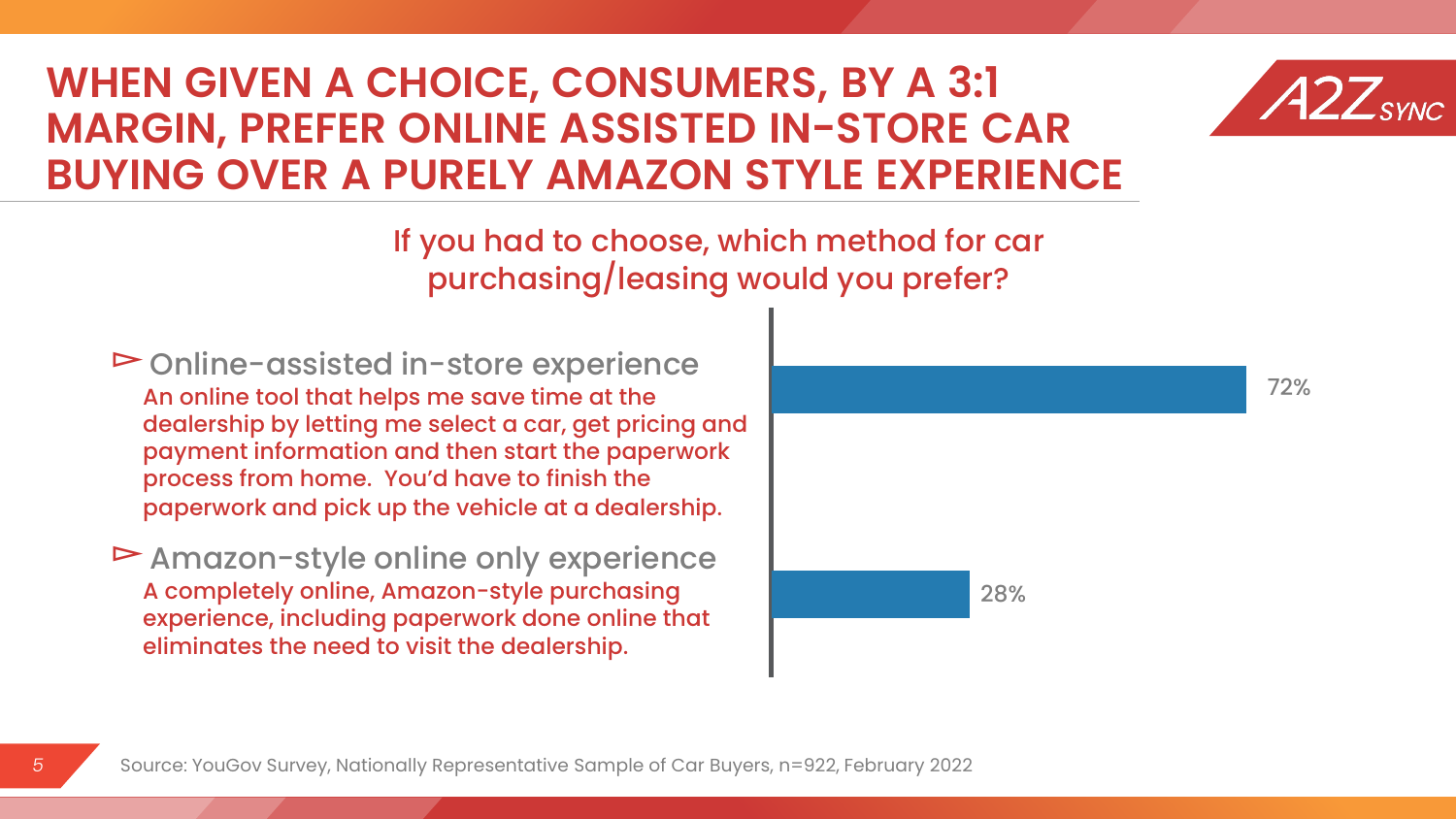



## *The Solution:*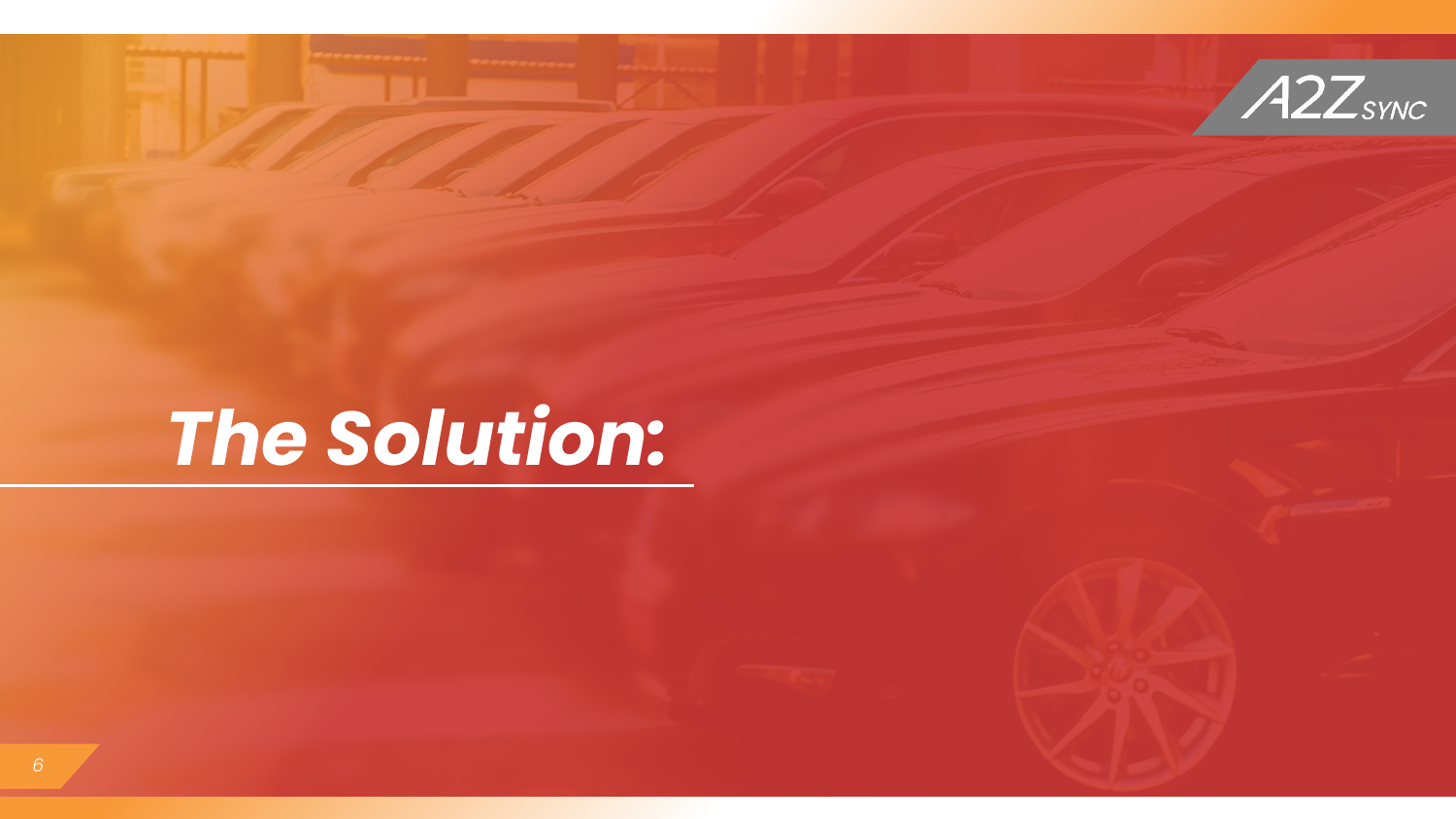

### **Video-Enhanced Digital Retail:**

- ▻ Face-to-face interaction with your customers anytime, anywhere
- $\triangleright$  Real-time video
- ▻ Branded app
- ▻ No download needed
- ▻ **Frictionless** customer experience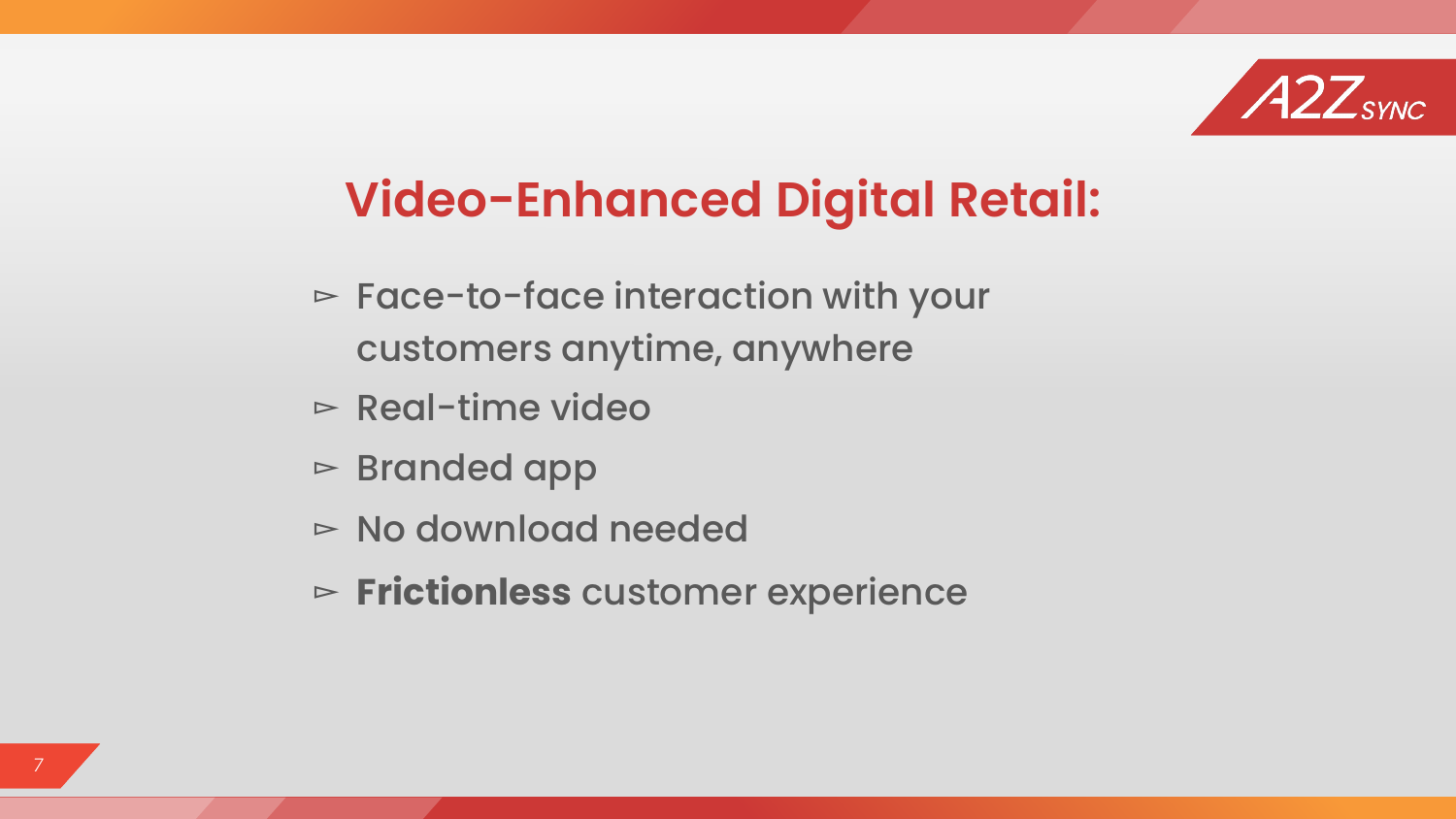### **VideoLane**



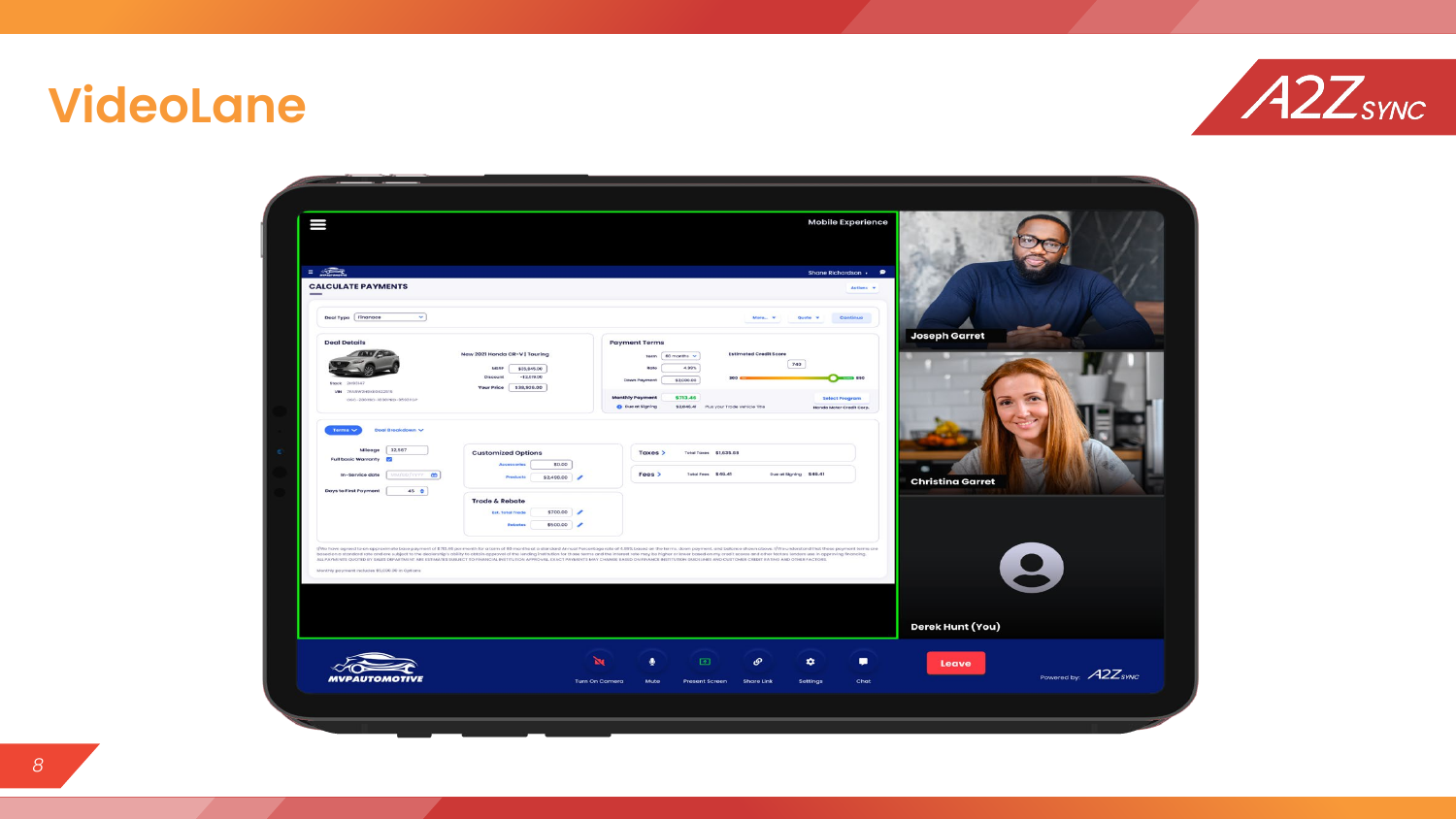#### A2Z<sub>sync</sub> **From Online to In-Store One Tab | One Screen | One Person**



## *The Power of* **ONE**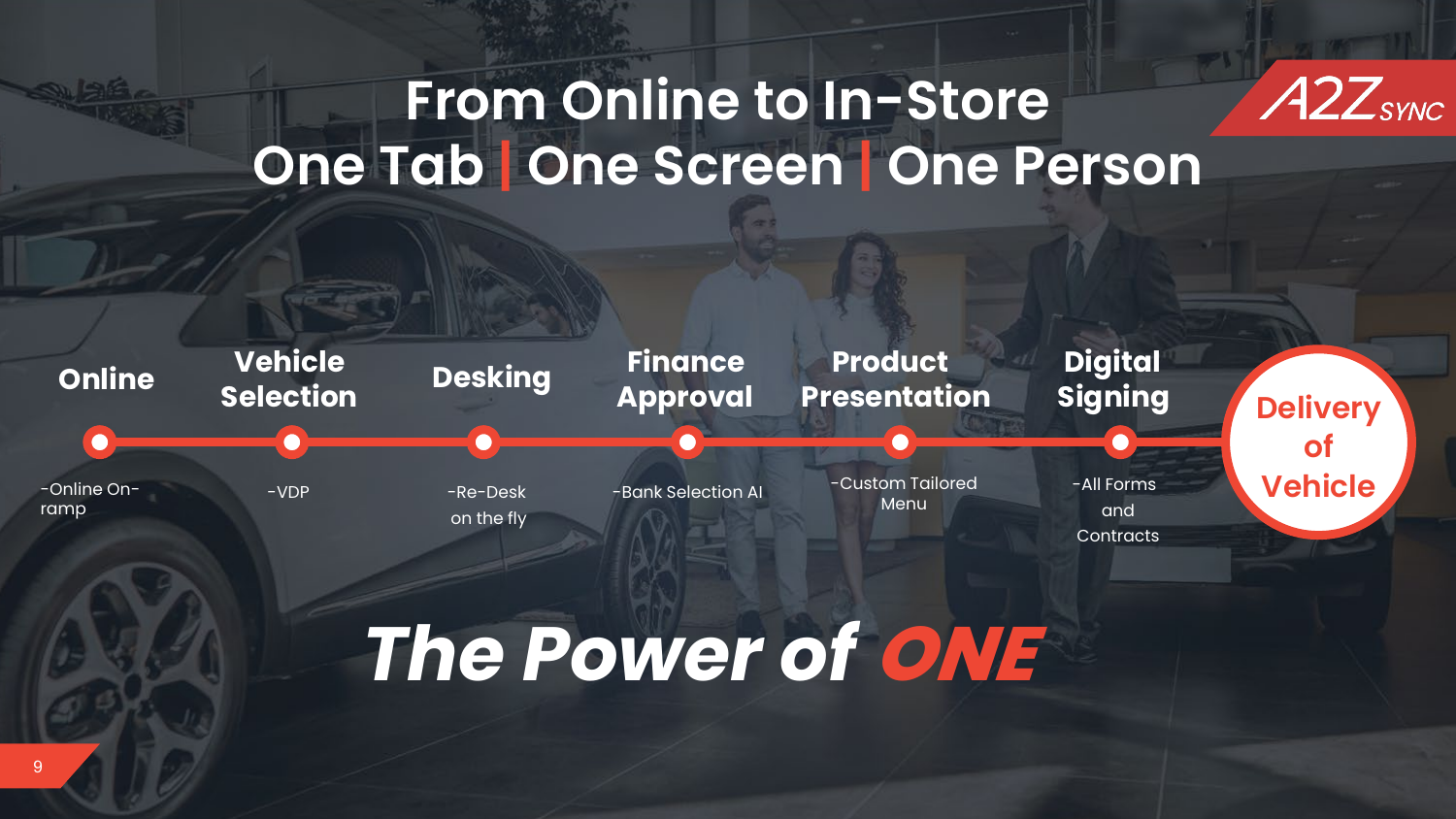

#### **Giving customers a frictionless experience requires rethinking, retooling and restructuring the entire sales process from the ground up.**